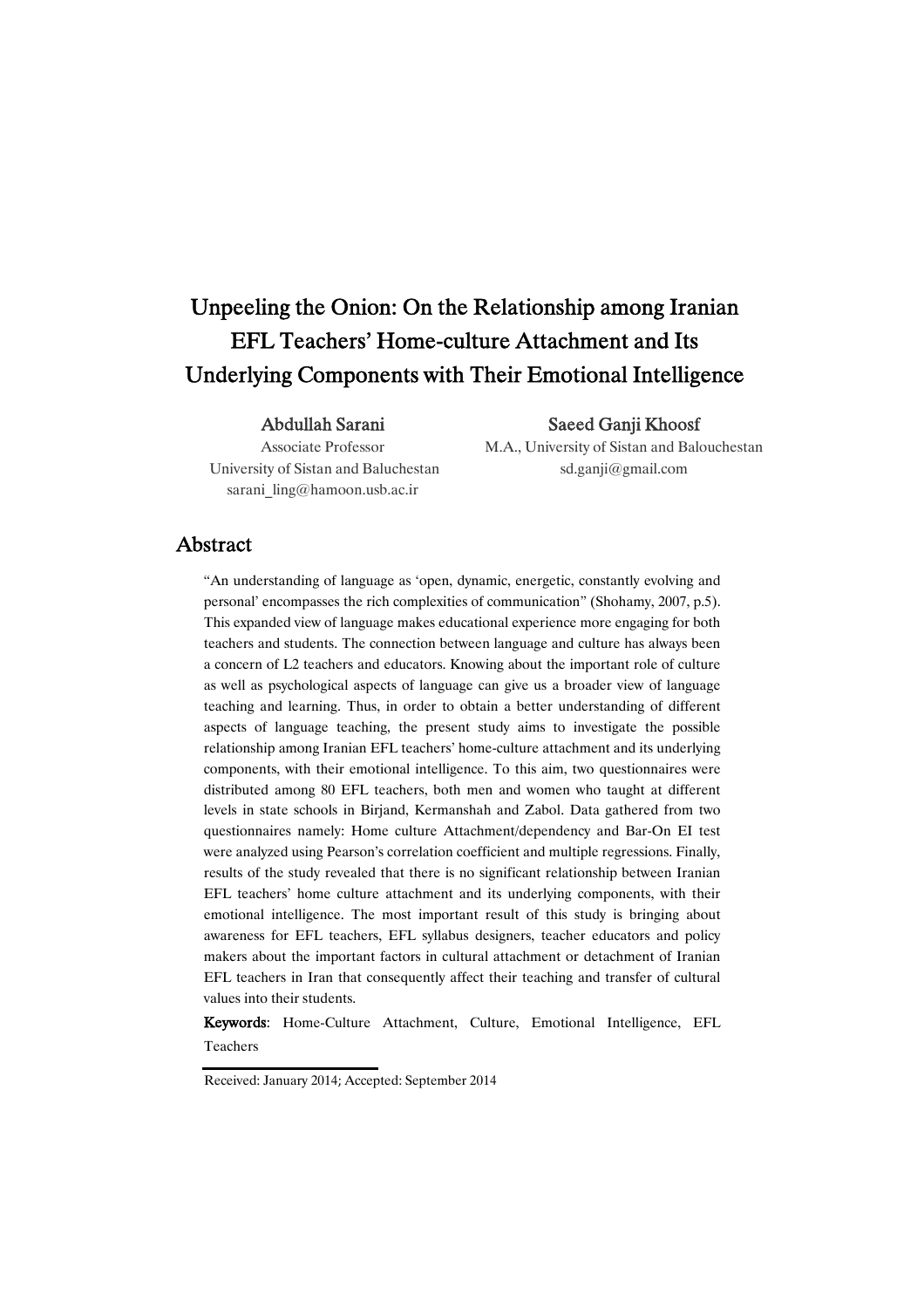# 1.Introduction

Understanding the nature of the relationship between language and culture is central to the process of learning another language. In actual language use, it is not the case that it is only the forms of language that convey meaning. It is language in its cultural context that creates meaning: creating and interpreting meaning is done within a cultural framework. In language learning classrooms, learners need to engage with the ways in which context affects what is communicated and how.

Common sense understanding a language involves not only knowledge of grammar, phonology, and lexis but also the certain features and characteristics of the culture. To communicate internationally inevitably involves communicating interculturally as well, which probably leads us to encounter factors of cultural differences. Such kinds of differences exist in every language such as the place of silence, tone of voice, appropriate topic of conversation, and expressions as speech act functions (e.g., apologies, suggestions, complaints, refusals, etc.). Bearing the points above it can be stated that a language is a part of culture and a culture is a part of a language. The two are intricately interwoven so that one cannot separate the two without losing the significance of either language or culture (Brown, 1994, cited in Cakir, 2006).

Salovey and Mayer coined the term of emotional intelligence (henceforth, EI) in 1990, but the term gained popularity with Goleman's book of 'Emotional Intelligence' in 1995. In the book of EI, Goleman (1995) defined EI as another way of being intelligent and stated that EI was an addition to IQ, but it was not an alternative to IQ (Titrek, 2007). Emotional intelligence refers to the capacities to recognize and regulate emotions in ourselves and in others. EI can be as much powerful, and at times, more powerful than IQ in predicting success in various life challenges (Goleman, 1995). "In distinguishing successful people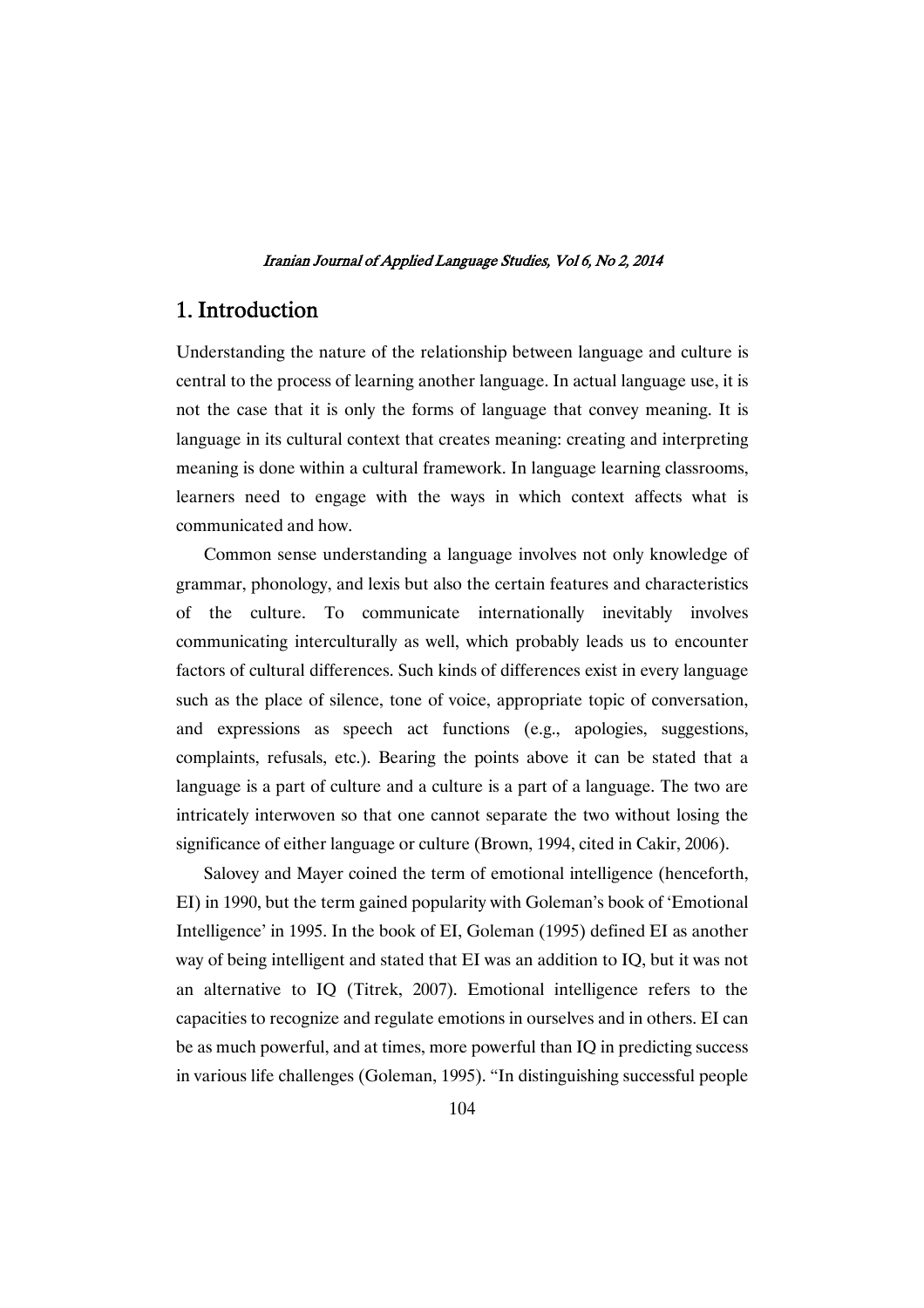within a job category or profession, EI emerges as a stronger predictor than IQ of who, for instance, will become a star, salesperson, team head, or a top-rank leader," (Goleman, 1995, p. 34).

# 2. Problem and Purpose

Both the learner's culture and the culture in which meaning is created or communicated have an influence on the ways in which possible meanings are understood.

This context is not a single culture as both the target language and culture and the learner's own language and culture are simultaneously presented and can be simultaneously engaged. Learning to communicate in an additional language involves developing an awareness of the ways in which culture interrelates with language whenever it is used (Liddicoat, Papademetre, Scarino, & Kohler, 2003).

Taking the significant importance of culture into account, the present study has attempted to shed more light on this area of research. Although the theory of language teaching today has undergone drastic changes by acquiring a sociolinguistic aspect, a well-designed socio-cultural emphasis is still missing. As Vahdany (2005) mentions, culture "has always been touched but not hugged dearly enough: its relevance and contribution to language teaching has grown blurred and mystic." (p.93)

There is also a lot of discussion among scholars e.g., Chastain (1988), and many others who strongly advocate the idea that the culture of a foreign language must be taught alongside the language itself. This idea has been actualized and reflected in a number of commercially developed textbooks such as Interchange, Top Notch, and Headway series, to name a few. However, in the school textbooks used in Iran the role of target language culture has not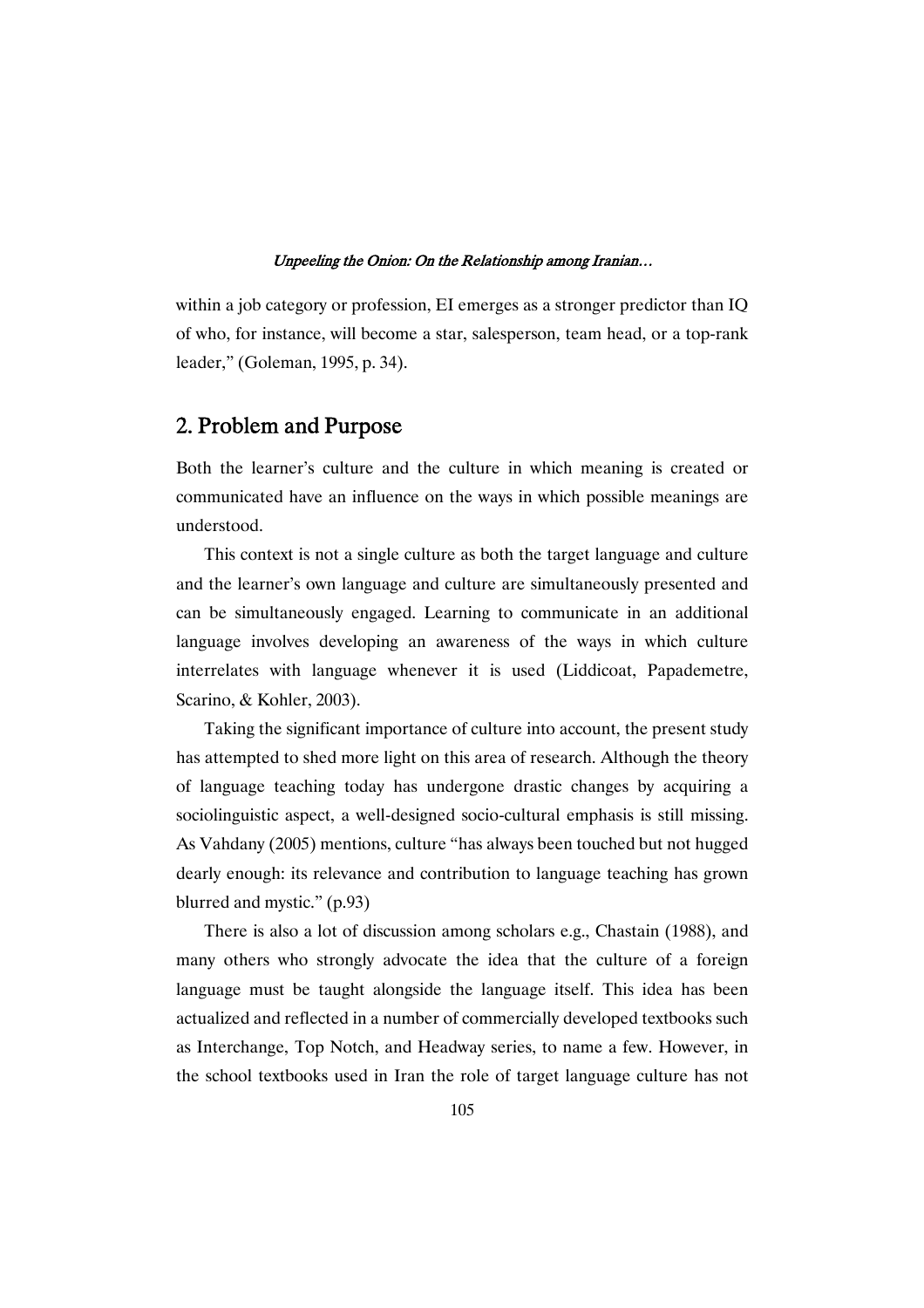been fully considered. For instance, the authors of Iranian school textbooks have tried to use only Iranian names, ceremonies, and the like. This decision might have been made on political grounds but it anyhow impedes the teaching of the target culture.

The purpose of the present study is to work on a new dimension of culture and to investigate the possible relationship between Iranian EFL teachers' home-culture attachment with their emotional intelligence. Also this research aims to reveal the extent to which each component of home-culture attachment (Religious attachment, Western attachment, Iranian attachment, Cultural attachment, and Artistic attachment) can predict teachers' emotional intelligence. In other words home-culture attachment as a cultural element is investigated against emotional intelligence as a psychological factor.

Students will master a language only when they learn both its linguistic and cultural norms. English teachers can help students understand socially appropriate communication. Then the cultural knowledge of language teachers is a prerequisite to this very aim of educational system to enculturate and socialize language learners especially in an EFL context.

# 3. Research Questions

- 1. Is there any significant relationship between Iranian EFL teachers' homeculture attachment and their emotional intelligence?
- 2. To what extent can any of the five components of Iranian EFL teachers' home-culture attachment predict their emotional intelligence?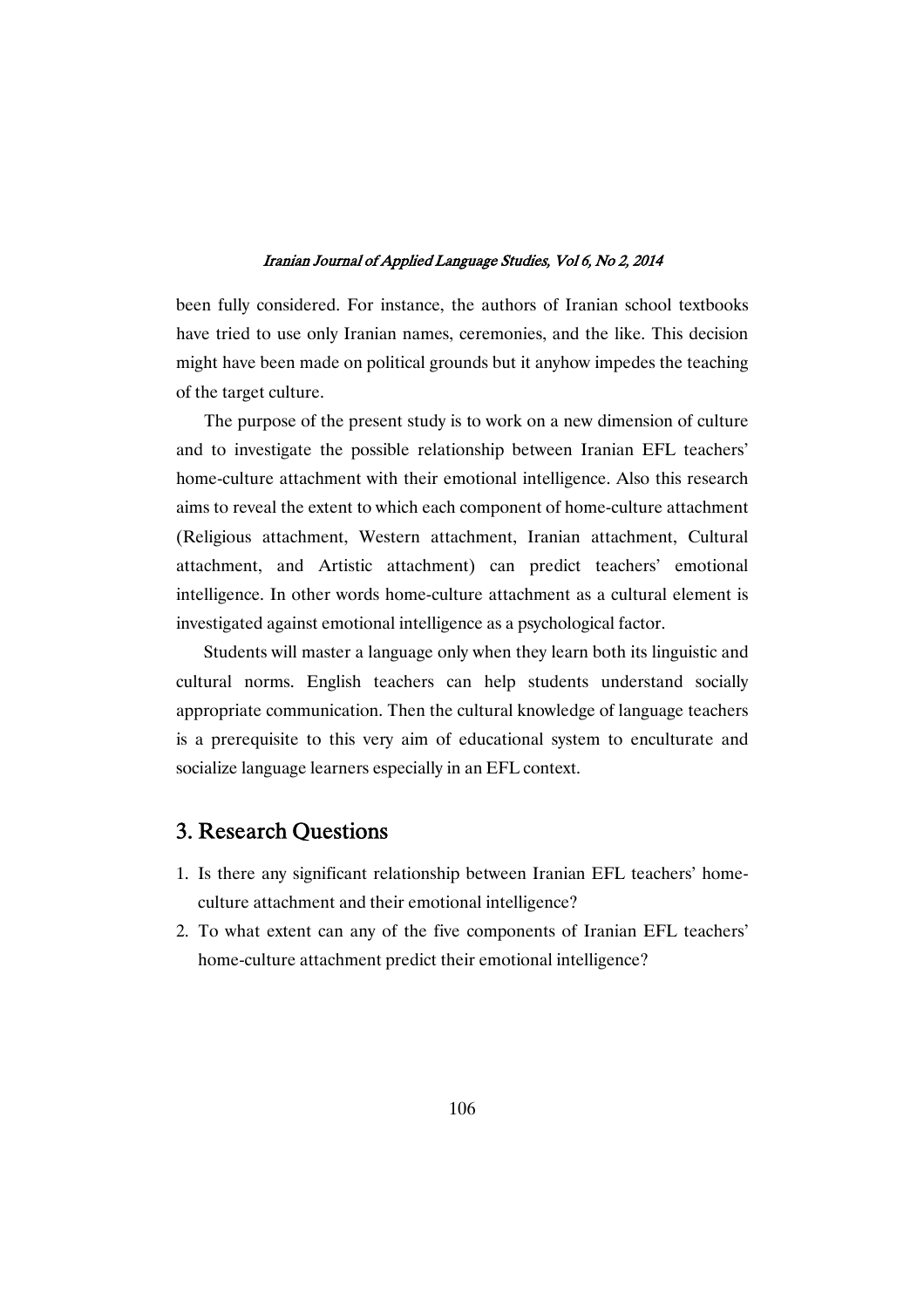# 4.Method

### 4.1.Participants

In this research two questionnaires were distributed among 80 EFL teachers, ranging from 20 to more than 40 years old, both men and women who taught at different levels in state schools in Birjand, Zabol and Kermanshah. Their degrees also ranged from B.A to Ph.D. in language teaching.

### 4.2.Instrumentation

Data was gathered from two questionnaires namely: home culture attachment/dependency (Pishghadam & Kamyabi, 2009) and Bar-On EI. The participants were asked to answer a questionnaire consisting of 36 items concerning "home culture attachment/dependency". The scale has been validated through Rasch measurement and its reliability has been determined to be 0.85 utilizing Cronbach alpha.

The second instrument in this study was the 'Bar-On' EI test, which is also called as the emotional quotient inventory (EQ-I). Designed by Bar-On in 1980, the test is a self-report measure of emotionally and socially intelligent behavior that provides an estimate of emotional-social intelligence (Bar-On, 1997).The adapted and translated final form of 'Bar-On' EI test was reduced into 90 items and the Cronbach's Alpha reliability index was reported as .80 (Samouei, 2002). In another study, Dehshiri (2003) reported that the Persian version has generally acceptable internal consistency, test-retest reliability, and construct validity. Results were analyzed using Statistical Package for Social Sciences (SPSS).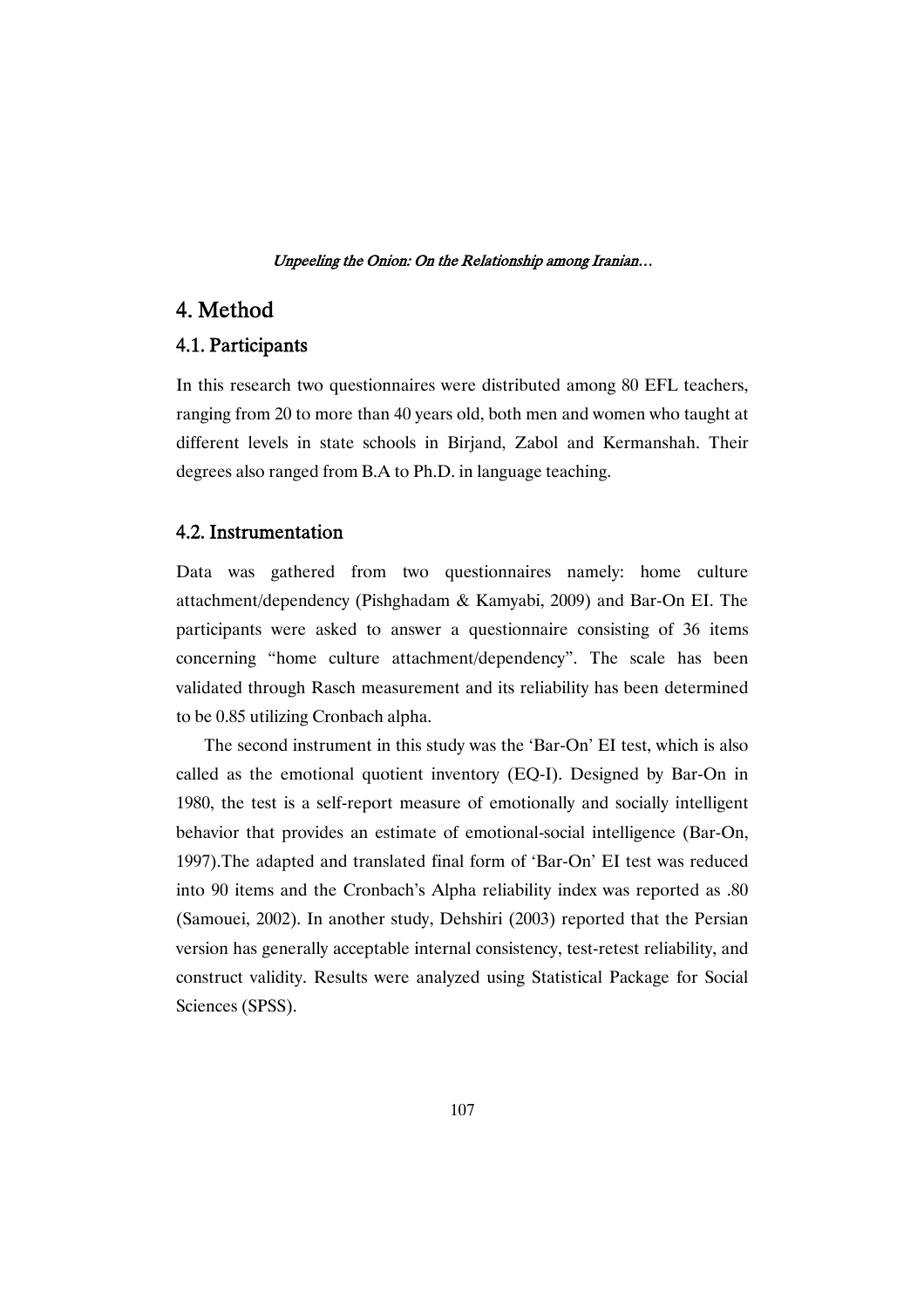### 4.3.Procedure

To detect the relationship between Iranian EFL teachers' Home-culture Attachment and their emotional intelligence two questionnaires: Home culture Attachment/dependency and Bar-On EI test were used. Because of the large number of questions, teachers were required to answer the questionnaires in their free time at home. Although participants were not asked to write their names, some teachers were reluctant taking part in our study because they believed our research investigates into their private lives. In fact they were afraid of the possible political or social consequences. After collecting the data, they were entered into and processed with SPSS program.

# 5.Results

Data gathered from two questionnaires namely: Home culture Attachment/dependency and Bar-On EI were analyzed using Statistical Package for Social Sciences (SPSS). Regarding the first hypothesis Pearson's correlation coefficient was used in order to measure the degree of relatedness of home-culture attachment and emotional intelligence. Pearson productmoment correlation coefficient is the statistic for comparing two sets of continuous scale data (Brown, 2005).

Concerning the second hypothesis multiple regressions was used to check if any of the components of Iranian EFL teachers' home-culture attachment can predict their emotional intelligence. Regression analysis is used when you want to predict a continuous dependent variable from a number of independent variables if the dependent variable is dichotomous.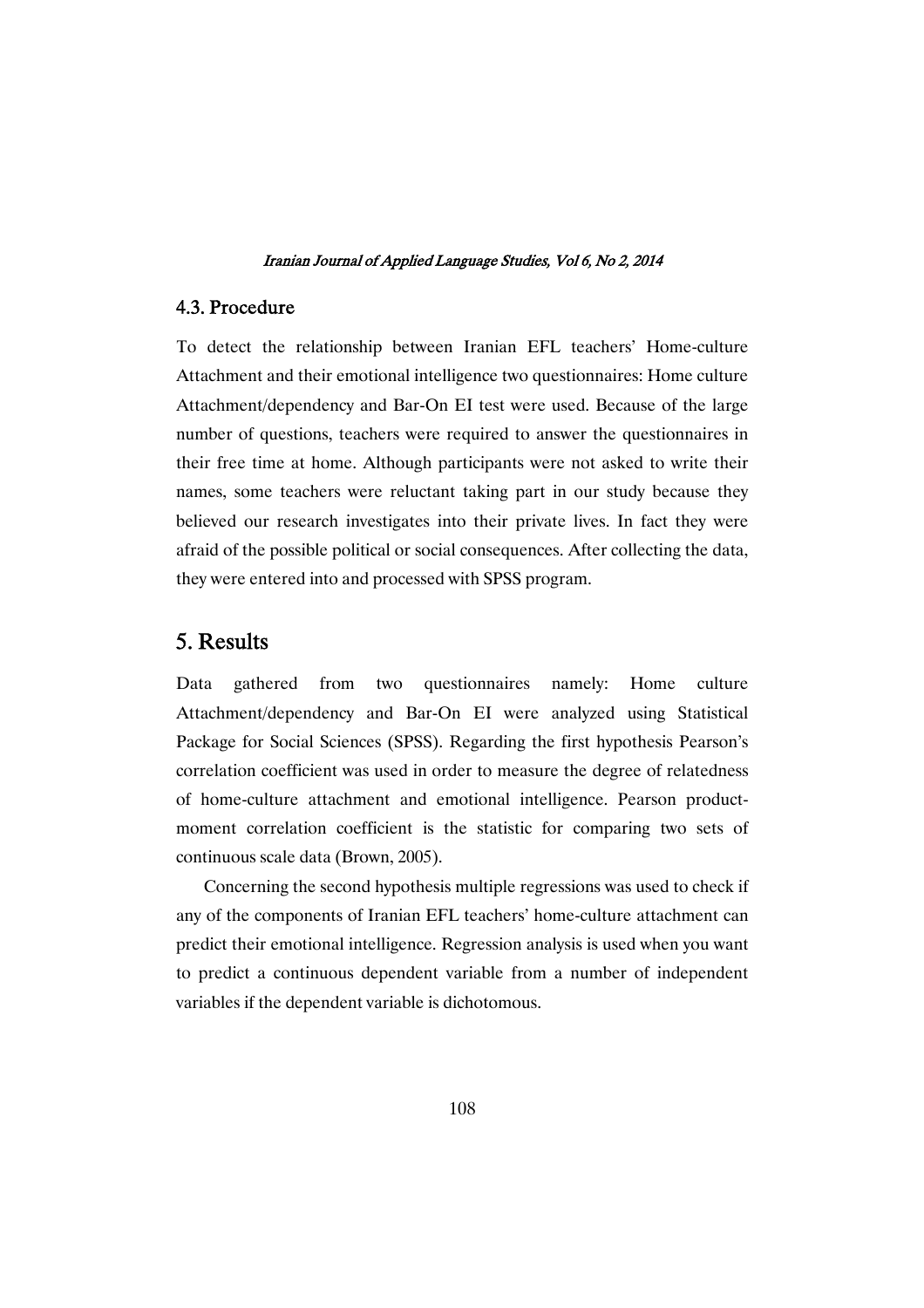# Research Hypothesis 1

H01. There is no significant relationship between Iranian EFL teachers' homeculture attachment and their emotional intelligence.



Figure1. Relationship between Iranian EFL Teachers' Ho and Their Emotional Intelligence me-Culture Attachment

| Table1. Correlations of Iranian EFL Teachers' Home-Culture Attachment<br>and Their Emotional Intelligence |                     |      |      |  |  |
|-----------------------------------------------------------------------------------------------------------|---------------------|------|------|--|--|
|                                                                                                           |                     |      |      |  |  |
| Home-culture attachment                                                                                   | Pearson Correlation |      | .191 |  |  |
|                                                                                                           | $Sig. (2-tailed)$   |      | .108 |  |  |
|                                                                                                           | N                   | 72   | 72   |  |  |
| Emotional intelligence                                                                                    | Pearson Correlation | .191 | 1    |  |  |
|                                                                                                           | Sig. (2-tailed)     | .108 |      |  |  |
|                                                                                                           | N                   | 72   | 73   |  |  |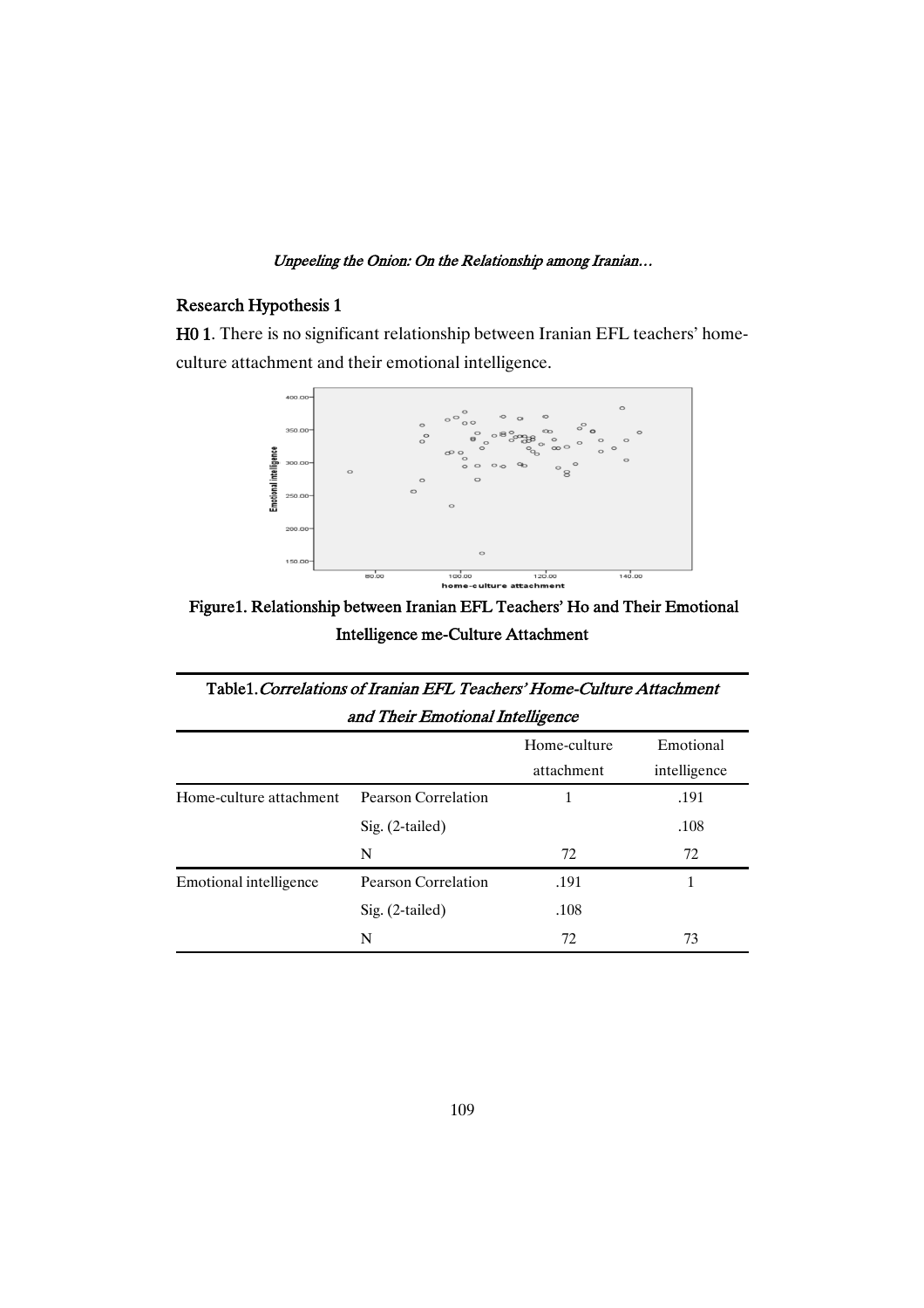Based on correlation coefficient test, there's no significant relationship between the two variables. As Table 1 indicates there is no significant relationship between Iranian EFL teachers' home-culture attachment and their emotional intelligence.  $(p>0.05, r=0.191, n=72)$ 

Figure 1 also shows no linear correlation between Iranian EFL teachers' home-culture attachment and their emotional intelligence. So our first null hypothesis is confirmed because of the insignificant relationship between the two variables.

### Research Hypothesis 2

H0 2. None of the five components of Iranian EFL teachers' home-culture attachment can predict their emotional intelligence.

Multiple Regression is used to test the second null hypothesis. Emotional intelligence as the dependent variable and transitive subscales of home-culture attachment as independent variables were inserted into the regression model. So the regression model is:

Emotional intelligence

= constant +  $\beta_1 \times$  Religious attachment

+  $\beta_2$  Western attachment +  $\beta_3$  Iranian attachment

+  $\beta_4$ Cultural attachment +  $\beta_5$ Artistic attachment

At first all independent variables are inserted into the model: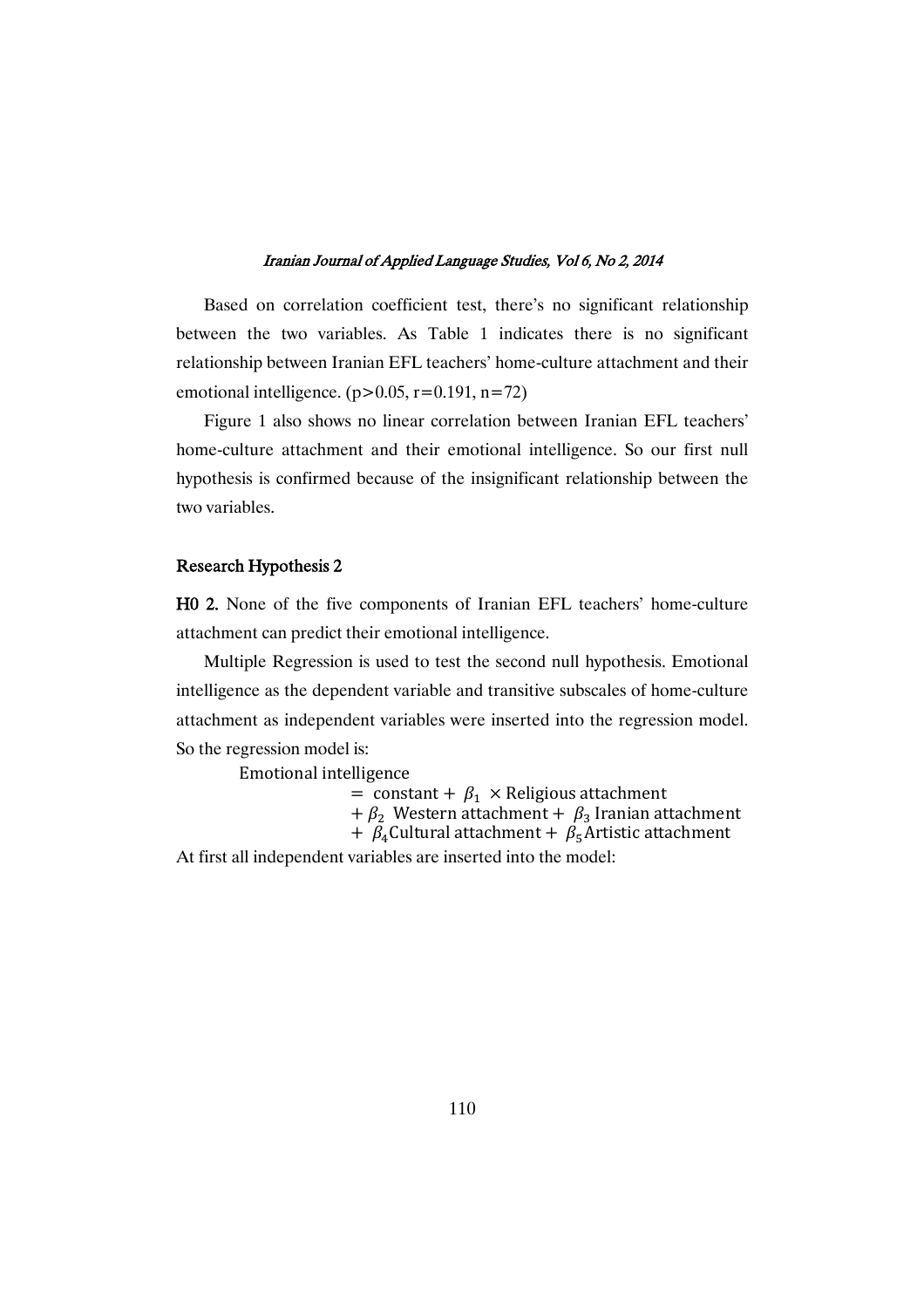| Taon 2. T <i>amaons Emicrea/Kemoved</i>       |                                     |                   |        |  |  |  |
|-----------------------------------------------|-------------------------------------|-------------------|--------|--|--|--|
| Model                                         | Variables Entered                   | Variables Removed | Method |  |  |  |
|                                               | Artistic, Cultural, Religious,      |                   | Enter  |  |  |  |
|                                               | Western, Iranian                    |                   |        |  |  |  |
|                                               | a. All requested variables entered. |                   |        |  |  |  |
| b. Dependent Variable: Emotional intelligence |                                     |                   |        |  |  |  |

### Table 2. Variables Entered/Removed<sup>b</sup>

| Table 3. Model Summary                                                     |               |          |      |                                              |  |
|----------------------------------------------------------------------------|---------------|----------|------|----------------------------------------------|--|
| Model                                                                      | $R_{\perp}$   | R Square |      | Adjusted R Square Std. Error of the Estimate |  |
| 1                                                                          | $266^{\circ}$ | -071     | .000 | 34.76974                                     |  |
| a. Predictors: (Constant), Artistic, Cultural, Religious, Western, Iranian |               |          |      |                                              |  |

R square is the coefficient of determination, in fact the total percentage of variability because of regression, on independent variable. As this value gets closer to one, the variability of dependent variables is modified by the independent variables more.

In this hypothesis the coefficient of correlation is 0.071. So this model can specify 0.071 percent of variable variance of Emotional intelligence.

| Model      | Sum of Squares | df | Mean Square |       | Sig.           |
|------------|----------------|----|-------------|-------|----------------|
| Regression | 6076.305       |    | 1215.261    | 1.005 | $.422^{\rm a}$ |
| Residual   | 79789.695      | 66 | 1208.935    |       |                |
| Total      | 85866.000      |    |             |       |                |
|            |                |    |             |       |                |

Table 4.  $ANOVA^{b}$  (Tests the Linearity of the Relationship between Variables)

a. Predictors: (Constant), Artistic, Cultural, Religious, Western, Iranian

b. Dependent Variable: Emotional intelligence

Table 4 is the analysis of the variance of regression which tests the linearity of the relationship between variables. Based on the value of F and Sig, we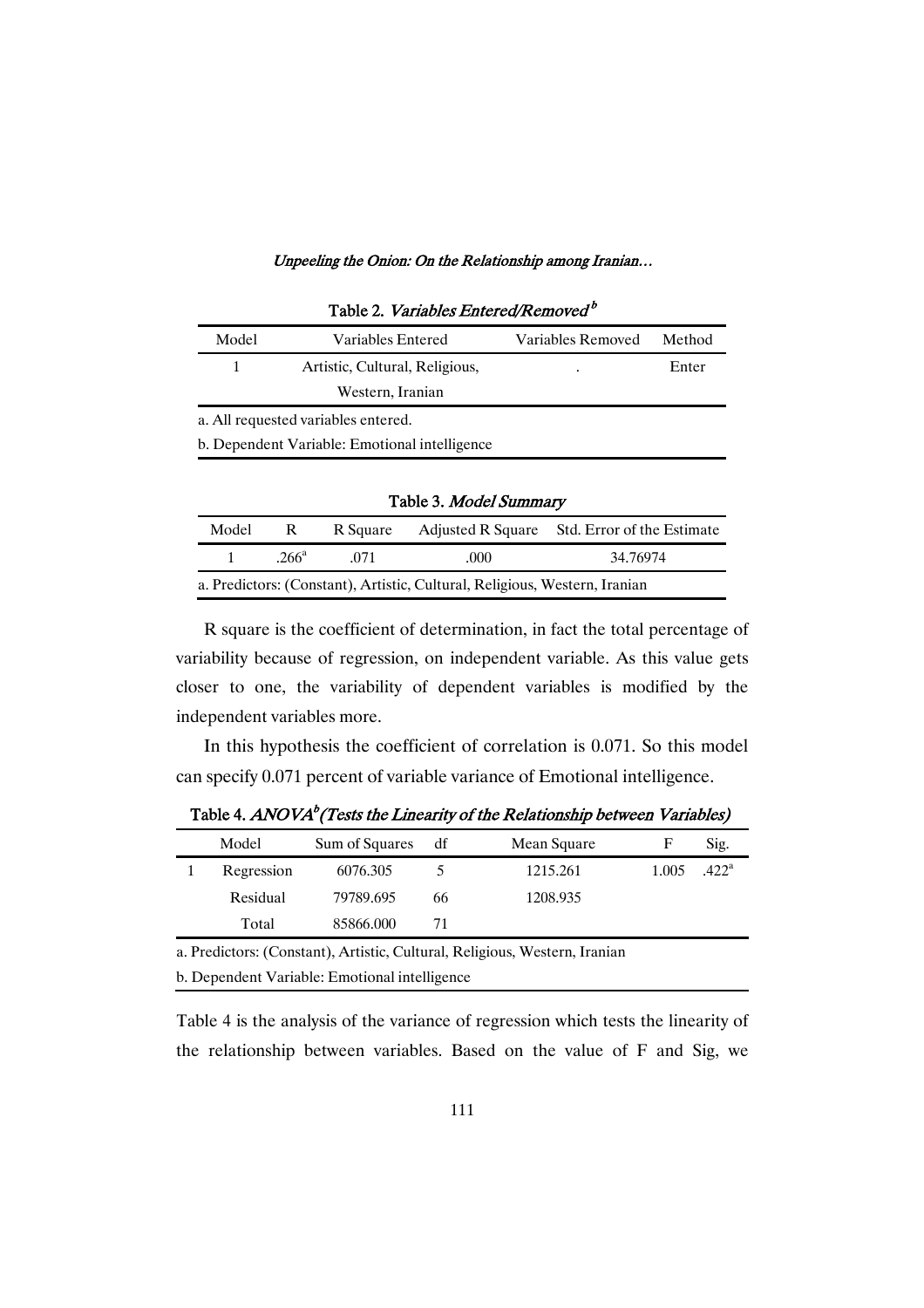conclude that the hypothesis of linearity of variables is not confirmed, so this regression is not meaningful.

| Model                                         | Unstandardized Coefficients |            | <b>Standardized Coefficients</b> | т     |      |  |  |
|-----------------------------------------------|-----------------------------|------------|----------------------------------|-------|------|--|--|
|                                               | B                           | Std. Error | Beta                             |       | Sig. |  |  |
| (Constant)                                    | 243.298                     | 38.672     |                                  | 6.291 | .000 |  |  |
| Religious                                     | .070                        | 1.132      | .009                             | .062  | .951 |  |  |
| Western                                       | .644                        | .969       | .096                             | .665  | .509 |  |  |
| Iranian                                       | 3.300                       | 2.228      | .227                             | 1.481 | .143 |  |  |
| Cultural                                      | .003                        | 1.323      | .000                             | .002  | .998 |  |  |
| Artistic                                      | $-.885$                     | 1.332      | $-.088$                          | -.664 | .509 |  |  |
| a. Dependent Variable: Emotional intelligence |                             |            |                                  |       |      |  |  |

Table 5. Coefficients of Independent Variables

Based on the Sig. column in Table 5, coefficients of independent variables are not meaningful. In other words independent variables of the modeltransitive subscales of the home-culture attachment- are not meaningful predictors of Emotional intelligence (Sig.>0.05). Then, the second null hypothesis is confirmed.

# 6. Discussion and Conclusion

The purpose of the present study was to investigate the possible relationship between Iranian EFL teachers' home-culture attachment with emotional intelligence. Also this research aimed to predict the extent to which each component of home-culture attachment (Religious attachment, Western attachment, Iranian attachment, Cultural attachment, and Artistic attachment) can predict teachers' emotional intelligence. With regard to these goals two research questions were stated.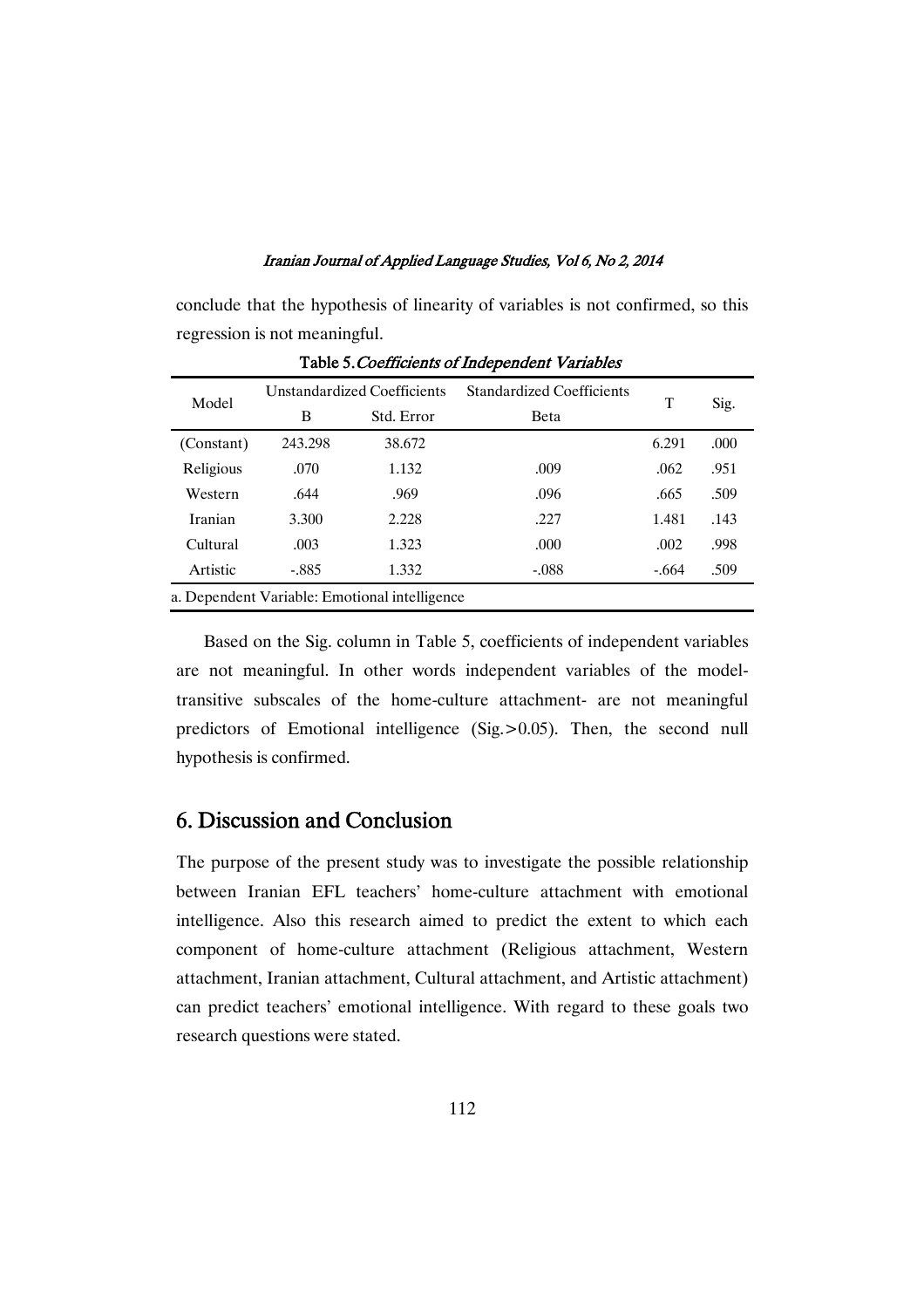Pearson product-moment correlation coefficient was used to investigate the first question. As mentioned above there is no significant relationship between Iranian EFL teachers' home-culture attachment and their emotional intelligence. ( $p > 0.05$ ,  $r = 0.191$ ,  $n = 72$ )

Salovey and Meyer (1977) presented a detailed account of EQ and the importance of EQ in teacher training programs regarding that "emotional intelligence involves the ability to perceive accurately, appraise, and express emotions; the ability to access/or generate feelings when they facilitate thought; the ability to understand emotion and emotional knowledge; and the ability to regulate emotions to promote emotional and intellectual growth". (p.43)

ELT teachers should be able to navigate their own emotions and feelings as well as their students' for the sake of success in ELT teaching/learning. Besides, they can guide their students' potential feelings and emotions acquire/develop necessary language skills to be able to succeed in the acquisition of foreign language skills.

English language teachers can play an important role in shaping learners' national and cultural identities. Having observed that Iranian English language teachers showed positive attitudes towards American culture and tried to act like native speakers, Pishghadam (2011) concluded that English language teachers, if not well-trained enough, can transfer their own home culture to the class. It can be clearly understood that while culture and emotional intelligence are not significantly correlated but they play a complementary role for the final goal of language teaching/learning.

Regarding the second question multiple regression was used to find out the extent to which each of the five components of Iranian EFL teachers' homeculture attachment can predict their emotional intelligence.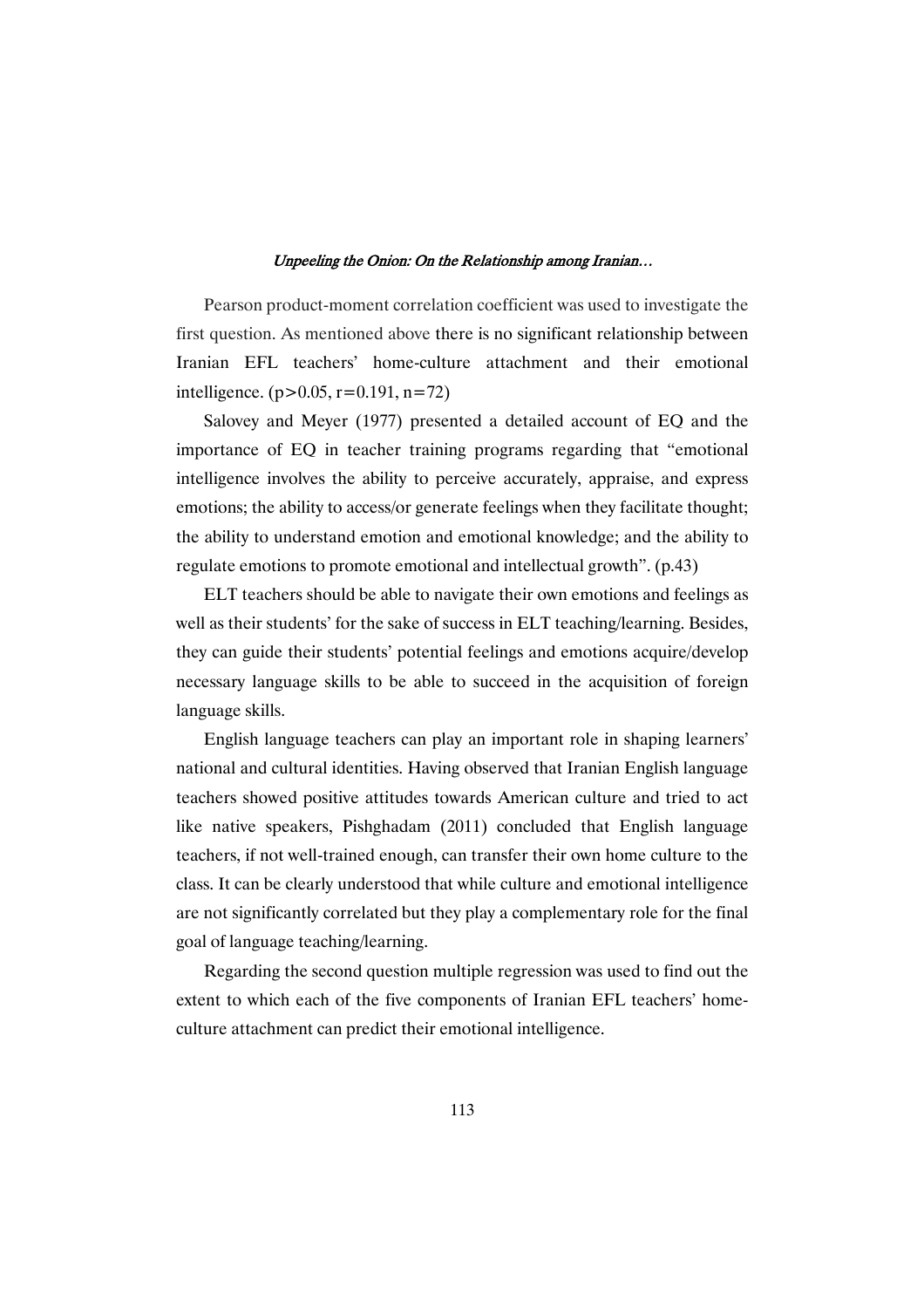Sato (2001) in his dissertation examines a fundamental but poorly understood aspect of emotional intelligence, which is potential culturalrelativity. He believes significant differences in emotional intelligence test scores have been found between different cultural groups. He found that horizontal individualistic values may help account for the higher EI scores of European-North Americans, but the precise source of the lower EI scores of East Asians remained elusive. Overall, a significant challenge of conducting research and advancing knowledge on the relation between culture and EI is the lack of conceptual clarity of these variables.

Home-culture attachment questionnaire consists of five underlying factors. The first one is religious attachment which is associated with frequent perceptions of being religious, like: going to the mosque, keeping fast, taking part in religious ceremonies, wearing black clothes in religious mourning ceremonies, etc. The items check whether individuals believe in holding religious rites or not. As Table 5 shows coefficient of religious attachment as an independent variable is not a meaningful predictor of Iranian EFL teachers' emotional intelligence. So the sacred beliefs of Iranian EFL teachers, and their belief in Islamic ideological concepts can't be a good predictor of their emotional intelligence.

The second underlying factor is Western attachment. It measures an individual's willing s towards western type of clothing or appearance, rejection of Iranian traditions, appreciation of marriage with an English or American, learners' orientation towards different aspects of western culture including western music, food, language, and names, and superiority of western culture.

Based on Table 5 coefficient of Western attachment as an independent variable is not a meaningful predictor of Iranian EFL teachers' emotional intelligence. In other words, changes in Western attachment are not associated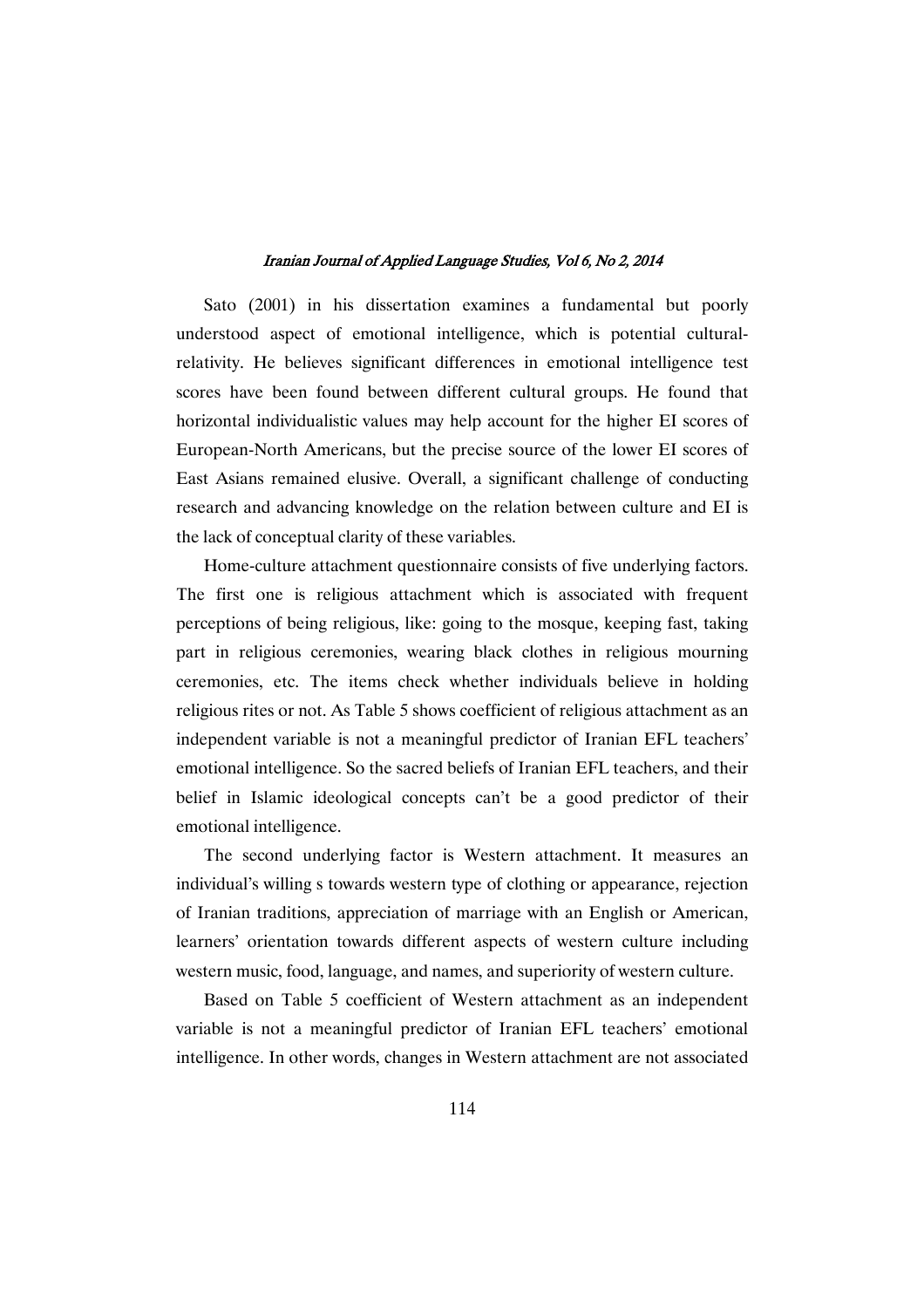with changes in EFL teachers' emotional intelligence, and increase or decrease in western thoughts of Iranian EFL teachers cannot predict their emotional intelligence variability.

The third factor is Iranian attachment which measures learners' appreciation for the historical heritage of Iran, learner's tendency towards Iranian customs and national tradition, namely the New Year, and their appreciation of classical Iranian poets and Persian literature. Again based on statistics this factor can't be a good predictor of Iranian EFL teachers' emotional intelligence so changes in Iranian attachment of EFL teachers is not concerned with the change in their emotional intelligence. So for example we can't propose that based on attachment of EFL teachers to Iranian culture they are necessarily more emotionally intelligent.

The forth factor, cultural attachment measures Iranian EFL teachers' cultural attachment. It measure learners' attachment to different dimensions of traditional culture including traditional architecture, music, restaurants, costumes, customs, and dialects. Moreover, their familiarity with Persian literature as an important part of culture is checked through asking about Iranian and Western writers. Statistics in Table 5 show no significant relationship so the fourth component of Iranian EFL teachers' home-culture attachment can't be a good predictor of their emotional intelligence. In other words, changes in cultural attachment are not associated with changes in EFL teachers' emotional intelligence.

The last underlying factor is artistic attachment which measures the extent to which western films are attractive and meaningful to learners and also their willing for reading western stories over Persian ones. Based on Table 5 coefficient of artistic attachment as an independent variable is not a meaningful predictor of Iranian EFL teachers' emotional intelligence.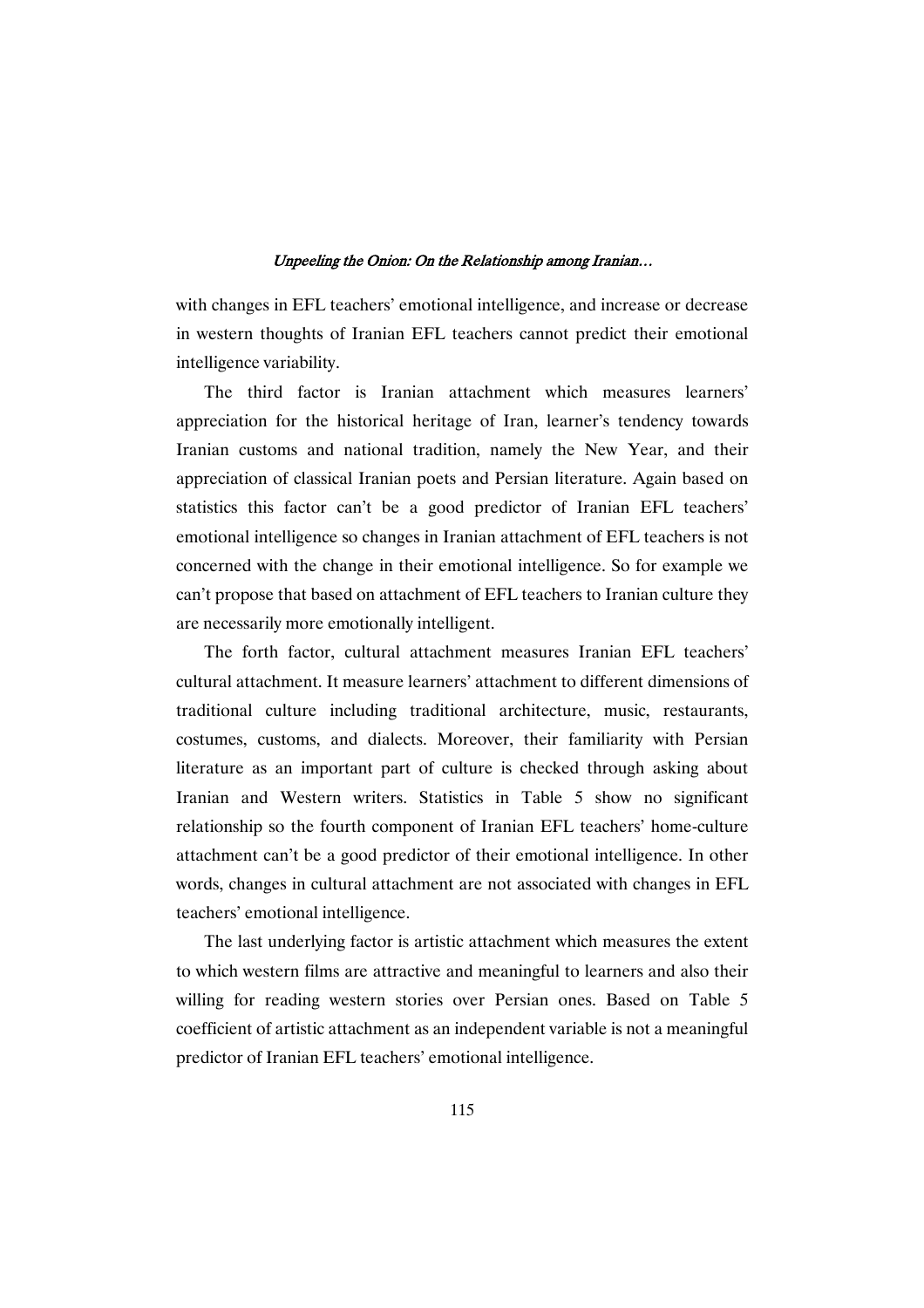Based on researcher's conclusion, the five subscales of home-culture attachment are not good predictors of Iranian EFL teachers' emotional intelligence. So they can't predict EFL teachers' own emotional and social behaviors as well as their control over their contribution to other people. For example, we can't state that a teacher who has a high degree of attachment to Iranian culture or religious beliefs can surely affect his/her students emotions and social behaviors. So this conclusion can be an emphasis on the fact that a target language culture is a necessity of language teaching for language teachers. And language teacher trainers have to allow language teaching student to increase their knowledge of the target culture in terms of people's way of life, values, attitudes, and beliefs, and how these manifest themselves or are couched in linguistic categories and forms. Actually foreign language teachers should be foreign culture teachers, having the ability to experience and analyze both the home and target cultures.

# 7. Implications of the Study

The results of the present study can be taken by policy makers, curriculum designers, educational organizations, administrators, course developers and ELT teachers in order to train teachers to convey cultural meaning and introduce students to a kind of learning which challenges and modifies their perspective on the world and their cultural identity as members of a given social and national group. The teaching of culture should become an integral part of foreign language instruction and 'Culture should be our message to students and language our medium' (Peck, 1998). The most significant point is just about the balance that has to be kept by policy makers and curriculum designers in designing courses and syllables for new teachers about target/home culture.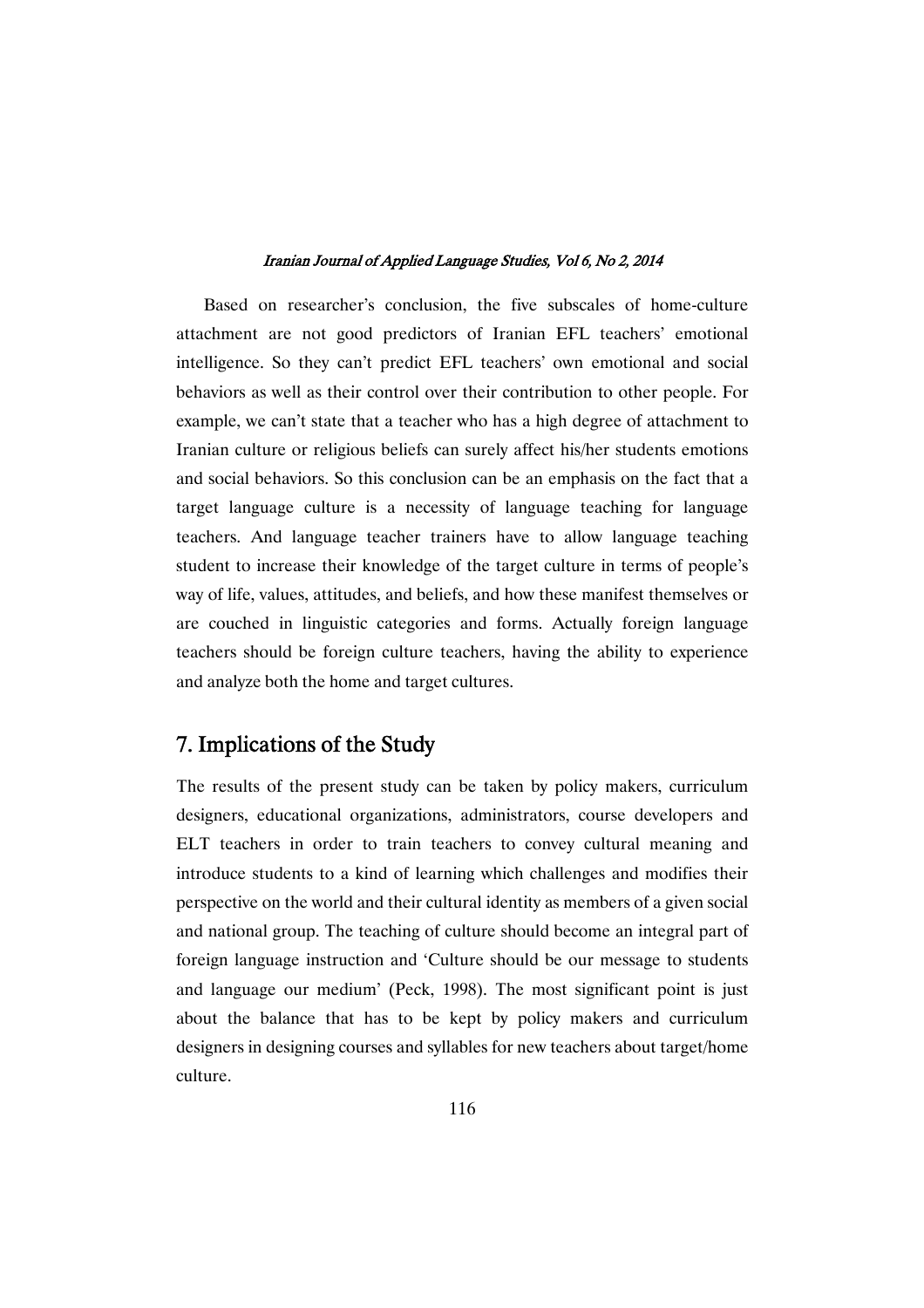## References

- Bar-On, R. (1997a). Emotional quotient inventory: Technical manual. Toronto: Multi-Health Systems.
- Brown, J. D. (2005). Testing in language programs: A Comprehensive Guide to English Language Assessment. New York: McGraw-Hill Companies, Inc.
- Cakir, I. (2006). Developing Cultural Awareness in Foreign Language Teaching. Turkish Online Journal of Distance Education-TOJDE, 7(3), 154-161.
- Chastain, K. (1988). Developing second language skills: Theory and practice (3rd ed.). USA: Harcourt Brace Jovanovich.
- Dehshiri, R. (2003). The Reliability and validity of EQ-i in Iran's context. (Unpublished master's thesis). Allame Tabataba'i University, Tehran, Iran.
- Goleman, D. (1995). Emotional intelligence. New York: Bantam.
- Liddicoat, A. Papademetre, L., Scarino, A. & Kohler, M. (2003). Report on intercultural language learning, Canberra: Department of Education, Science and Training.
- Mayer. J. D., & Salovey, P. (1977). What is emotional intelligence? In P. Salovey, & D. Sluyter (Eds.), emotional development and emotional intelligence: implications for educators (pp. 3-31). New York: Basic Books.
- Mayer, J. D., & Salovey, P. (1990). Emotional intelligence. Imagination, Cognition, and Personality, <sup>9</sup>, 185-211.
- Pishghadam, R., & Kamyabi, A. (2009). The Relationship between accent and deculturation among EFL learners in Iran. Paper presented at Yazd Conference, Iran.
- Pishghadam, R., & Tabataba'ian, M. S. (2011). Emotional intelligence: Can it be a predictor of performance on different test formats? International Journal of Linguistics, <sup>3</sup>(1), 1-21.